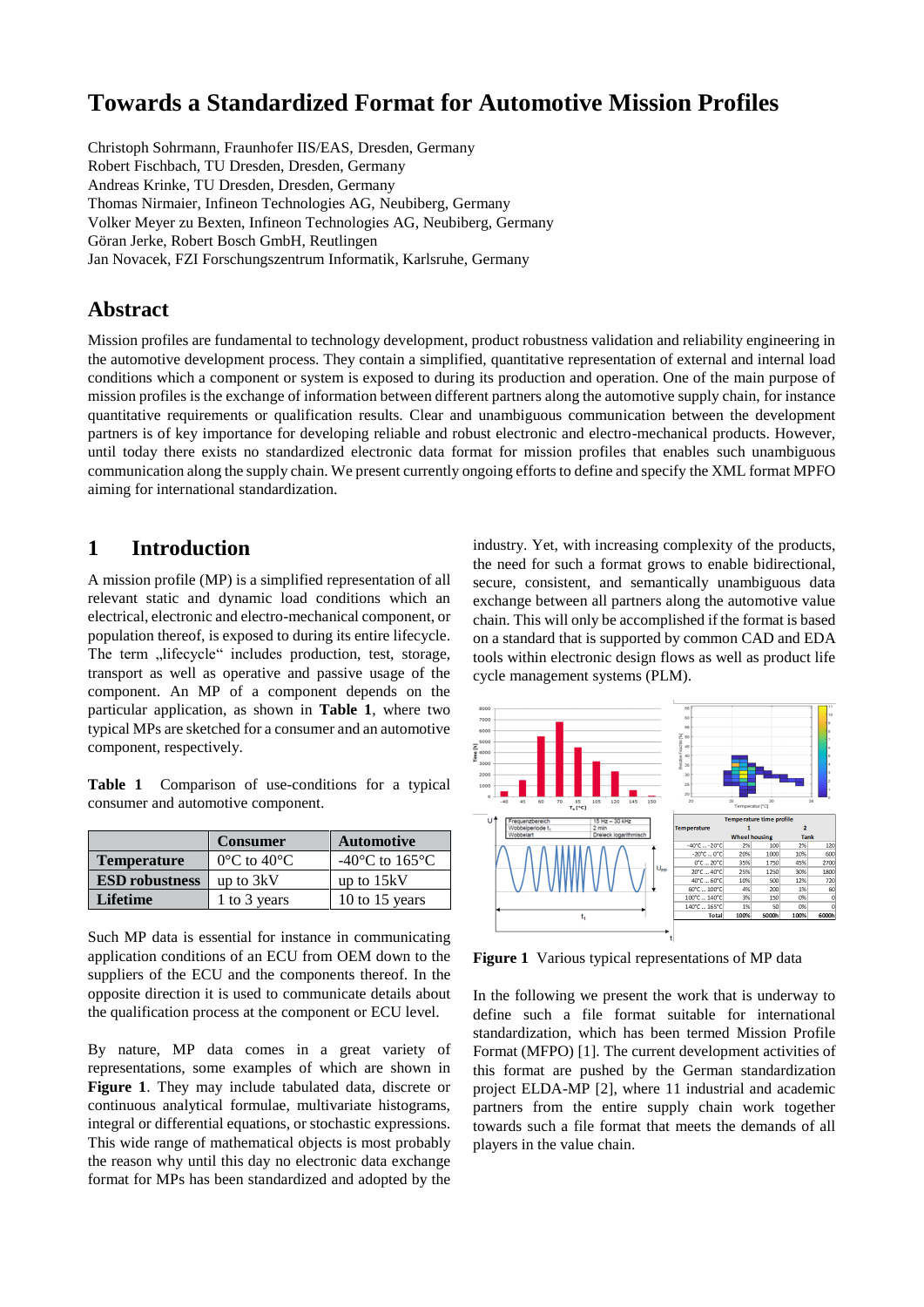# **2 State of the Art**

### **2.1 Previous Work**

The design of electrical and electronic assemblies, of semiconductor devices or MEMS devices generally should be oriented towards MPs and also take them into account during validation [\[3\].](#page-5-2) ZVEI has specified essential aspects of an effective practice in robustness validation guidelines and procedures [\[4\].](#page-5-3) However, the merely conceptual description of these procedures still leads to many individual and manual processes in practice. This statement unfortunately also applies to other qualifications, such as the AEC-Q for components and applications in road vehicles [\[5\].](#page-5-4)

Environmental conditions and electrical testing for electrical and electronic equipment of road vehicles are defined in the OEM LV 124 [\[6\]](#page-5-5) and the ISO standard ISO 16750-2 [\[7\]](#page-5-6) respectively. Several other loads are defined in other ISO 16750 sub-parts, such as mechanical loads (ISO 16750-3), climatic loads (ISO 16750-4) and chemical loads (ISO 16750-5).

The past German and EU-funded projects RESCAR 2.0 [\[8\],](#page-5-7) RELY [\[9\],](#page-5-8) autoSWIF[T \[10\],](#page-5-9) RESIS[T \[11\]](#page-5-10) and TRACE [\[12\]](#page-5-11) provided over the last years the prerequisites for improving the reliability of components as well as for technology and application evaluation with respect to robustness and applicability in the field of consumer applications as well as for automotive and industrial components.

In [\[13\],](#page-5-12) the reliability of SRAM cells under the influence of more complex MPs was investigated with periodic activity patterns at different levels (e.g., square pulse, burst mode protocol, day-night rhythm). The use of MPs to evaluate effective stress times and stress levels for semiconductor reliability was successfully demonstrated in  $[14]$ .

In the RESCAR 2.0 and autoSWIFT projects [\[8\]\[10\],](#page-5-7) an initial version of a general-purpose MP format was designed. During this early work, the focus was on implementing a proof-of-concept and gathering the basic requirements [\[15\].](#page-5-14) As a result, the usefulness and practical application of an electronic MP could successfully be demonstrated and was applied to the design of robust smart power ICs [\[16\].](#page-5-15)

### **2.2 Related Electronic File Formats**

Different sub-aspects of MPs are already covered by related electronic file formats. However, none of them completely fulfills the necessary requirements for a universal mission profile format.

For example, abstract and comprehensive development requirements can be defined via the Requirements Interchange Format (ReqIF) [\[17\].](#page-5-16) However, it cannot be used to describe specific mathematical-physical expressions and complex usage scenarios.

The description of systems, their structure and behavior in abstract application scenarios can be achieved using the System Modeling Language (SysML) [\[18\].](#page-5-17) However, SysML cannot describe specific mathematical-physical expressions and detailed load profiles.

An XML-based standard for exchanging results between different programs for data mining and statistical analysis is the Predictive Model Markup Language (PMML) [\[19\].](#page-5-18) However, PMML focuses on the exchange of data models. The Reliability Information Interchange Format (RIIF) [\[20\]](#page-5-19) can be used for the formalized specification of failure models. It is used for the management of reliability requirements of single components up to complex systems. However, it is not possible to describe sophisticated application scenarios.

The preliminary MP format on which the present work is based was developed as part of the autoSWIFT project [\[10\].](#page-5-9) A stand-alone MP format standard of the intended kind should be able to map generic requirements and be able to interact with these and other related file formats.

# **3 Use Cases for Mission Profiles**

### **3.1 Application of MPs in Verification and Validation**

Automotive mega-trends like electrification, functional safety and autonomous driving imply a complexity increase in all automotive semiconductors, like smart power and sensor devices. Besides, these devices have to operate in the harsh electrical environment of automobile systems. Verification, as a major discipline and cost driver in semiconductor development process must assess reliability and robustness of operation under these harsh conditions. While mission profiles in reliability assessment mostly address ageing and lifetime aspects, mission profiles in verification mostly address functional aspects, like load transients, supply transients or similar [\[21\].](#page-5-20) A well-known example, which even reached standardization are power supply transients and disturbances, defined in LV124/LV148/ISO16750 [\[6\]\[7\].](#page-5-5)

A common industry understanding is that only digitalization can help to cope with exploding verification efforts in the future. Digitalization in verification targets the reduction of human intervention in the verification process to the least possible amount or only as instance of supervision. The automated and standardized transport of mission profiles as proposed in this paper forms a crucial part of this process. Other digitalization aspects in verification involve the formalization of functional and performance requirements [\[22\]](#page-5-21) and the automated assessment of large data sets by means of supervised or unsupervised machine-learning methods [\[23\].](#page-5-22) Yet another approach starts at system engineering level and used models (e.g. described in SysML) for verification.

In an idealized future flow, depicted in **Figure 2,** mission profiles and formalized product requirements are combined to automatically generate verification scenarios and assess the verification result in terms of pass-fail decisions or quantified in a suitable robustness metri[c \[24\].](#page-5-23)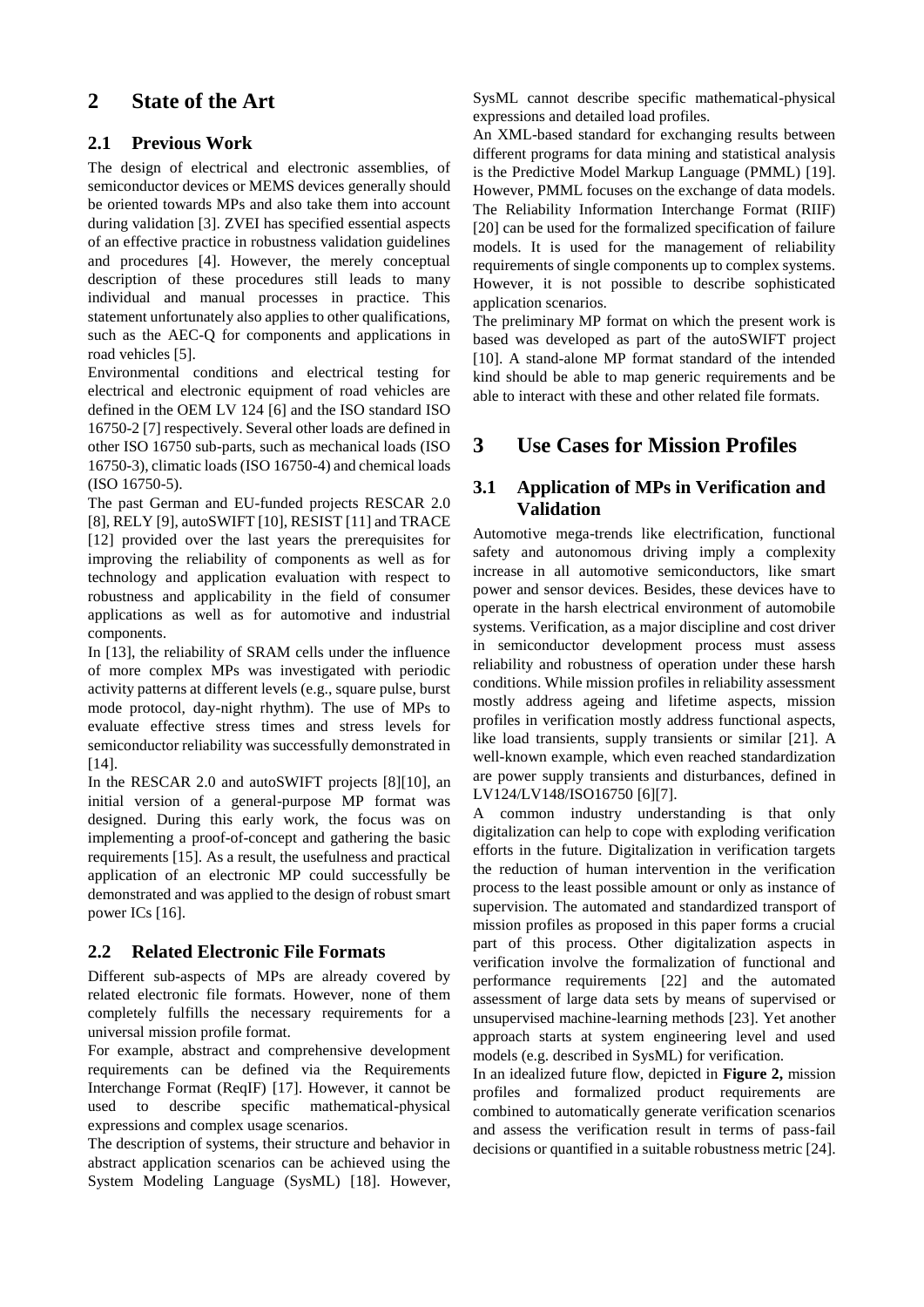

**Figure 2** Combination of mission profiles and formalized requirements for automated generation of verification scenarios

Such a flow shall address applicable pre- and post-Si verification domains, which may imply, that a transformation of a mission profile is needed, e.g. when a mission profile on ECU level shall be applied to a subcomponent of that ECU. Common needed transformations could be temperature or supply voltage related. A mission profile may exist for the automotive board network, and derived mission profiles may need to be generated for derived supply domains.

#### **Application example: CAN transceiver subjected to power transient mission profiles**

In this example, we show how a CAN transceiver as device-under-verification (DUV) is subject to a common power mission profile. Controller-Area-Network (CAN) transceivers form part of the bus infrastructure for microcontrollers in different ECUs to communicate with each other over the CAN bus. Functional requirements of the transceiver are formalized using a Property Specification Language (PSL) [\[25\]](#page-5-24) to facilitate automated generation of pass-fail information (assertions) based on a formalized specification. The test bench imports the mission profile to automatically iterate over various generated verification scenarios, tests are executed, waveform traces recorded and analyzed using the set of PSL expressions. Sample results are shown in **Figure 3**.



**Figure 3** Sample verification results of a transceiver test chip for mission-profile-based supply transients (VIO and VCC) and assertion result (bottom)

In the given case, the DUV is connected to the main board net, therefore the MP can be directly applied. It also contains secondary supplies, which are derived from the board net by means of a voltage regulator. This means that the original MP must be transformed before applying them to the secondary supply as illustrated in **Figure 4**.

In conclusion, the example demonstrates how a combination of mission profiles with formalized (functional) requirements enables a completely automated generation of verification scenarios and the assessment of verification results in the product verification process.



**Figure 4** Original (upper left) and derived load for a mission profile (lower left) to be applied as verification scenario to DUV (right)

#### **3.2 Use Cases for Mission Profiles**

As the very first step during the format development, much effort has been spent together with the potential end-users in clustering and classification of all possible usage scenarios of the future file format. It is well known from similar standardization activities of the past, that in order to be broadly accepted, the format needs

- a) to capture the majority of all use cases, and
- b) to be compatible with the relevant industrial tools and application flows.

Since a stable flow integration should be based on a standard, current activities are focusing on the fundamental format development. In order to build upon a solid basis, a systematic list of use cases has been collected during multiple open industry workshops. Exchange within the user community is particularly important since the format developers are usually not identical to the end-users.

As it turns out, MP end-users are to be found along the entire development cycle, i.e.

- Specification and requirement definition,
- Design and implementation,
- Test and qualification.

Various use cases were identified that also involved a large number of different loads and use conditions from different standards, e.g. ISO16750/LV124 [\[7\]\[6\],](#page-5-6) AEC-Q [\[5\],](#page-5-4)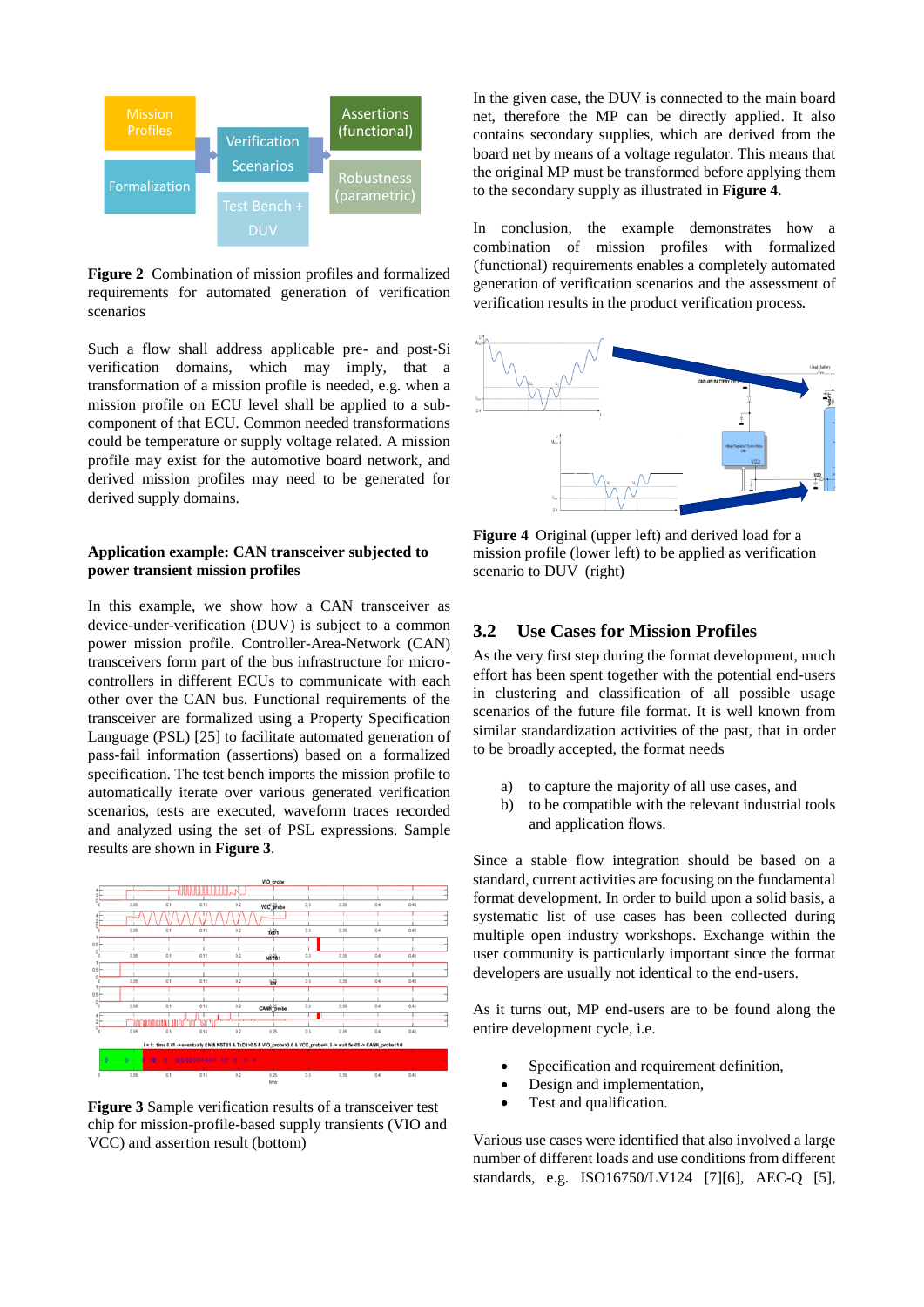JEDEC standards, or in-house standards. In order to structure our us cases, we distinguish between primary and supporting use cases. Primary use cases are shown in **Table 2** and relate directly to MP information items describing operational and/or environmental loads.

**Table 2** Primary use cases

| ID    | <b>Description</b>                    |
|-------|---------------------------------------|
| T-DQA | Technology Development, Qualification |
|       | and Assessment                        |
| C-DQA | Component Development, Qualification  |
|       | and Assessment                        |
| $C-M$ | <b>Component Monitoring</b>           |
| $M-G$ | <b>MP</b> Generation                  |
| $M-S$ | <b>MP</b> Selection                   |

Supporting use cases as shown in **Table 3** are related to the electronic documents containing MPs including constraints as well as structural information and context.

| Table 3 Supporting use cases |  |  |  |
|------------------------------|--|--|--|
|------------------------------|--|--|--|

| ID    | <b>Description</b>                      |
|-------|-----------------------------------------|
| MPD-G | <b>MP</b> Document Generation           |
| MPD-U | <b>MP</b> Document Usage                |
| MPD-M | <b>MP</b> Document Management           |
| MPD-V | MP Document Verification and Validation |
| MPD-T | <b>MP</b> Document Transfer             |

# **4 Mission Profile Format**

#### **4.1 Fundamental Considerations**

Once the usage scenarios are fully defined, the focus of the format development process turns to the format syntax/structure specification. With the use cases in mind, the first decision concerns the fundamental representation, i.e. whether to use a binary or textual form. After due consideration the decision has been made in favor of an XML-based textual format. This decision was governed by the pervasive nature of XML in the engineering domain. Many related standards are XML-based and can potentially be embedded or referenced by MPFO. In addition, XML offers a comprehensive and mature tool support in terms of authoring, syntax validation, transformation, and processing. Finally, XML works best in conjunction with data metamodeling, which will be explained in the following section. On the down side, uncompressed XML files can potentially become very larger in size. However, this does not outweigh the advantages of a human-readable format and may be addressed in the future if necessary.

When using an XML-based format, it is tempting to map the entire format specification to an XML schema definition (XSD) in order to automatically validate document instances. However, as it turns out, XSD is not sufficient to validate all aspects of such a format. Therefore

additional technologies are needed such as Schematron and RELAX-NG. Yet, there are certain syntactic or semantic constructs, that additionally require advanced application logic and thus need to be validated by the end-user application. In any case, the final MPFO standard will need to make sure that no ambiguities remain and all end-user applications will be compatible with each other.

The collected use cases contributed a vast amount of requirements towards the format coverage. Some of which have already found their way into the format, others are still under discussion and require additional end-user feedback. Some of the open points include:

- Support for top-down and bottom-up workflows
- Interfacing with external formats
- Traceability over the file's lifecycle
- Clustering of MPs
- Semantic annotation e.g. intent of data items
- Representation of uncertain or stochastic data

The file format development process puts large effort into resolving the above points in order to create the most optimal MP representation format for the end-user.

## **4.2 Meta Modelling**

The core format development starts with the definition of a meta model, which supports the format development directly by formally describing format-specific concepts and relationships thereof. The formal descriptions are abstractions, which enable mapping concepts and relationships to model elements. A model in this context is an instance of a MP expressed in the developed file format. In other words, the meta model defines the language used to describe a MP. Furthermore, the meta model definition supplements format descriptions in standardization documents by providing additional semantics and helps in understanding and analyzing relations between concepts.

We use Ecore to express the format metamodel. Ecore, which is part of the Eclipse Modeling Framework (EMF) [\[26\]](#page-5-25) is itself based on a subset of the Meta Object Facility (MOF) standard [\[27\].](#page-5-26) Conforming to MOF, the format metamodel is therefore compatible with Query/View/Transformation (QVT) standard model transformation languages [\[28\].](#page-5-27)

From an architectural point of view, the meta model is structured in multiple Ecore models. This distribution is meant to separate specific concerns and enables concurrent development of the meta model to some extent. A single base model defines fundamental MP format meta model concepts and relationships while other models contain definitions of concepts and relationships with a focus on specific aspects. An example for a definition in the base model is the top-level concept of a MP document. The base model contains a definition of the structure of such a document, which includes for example load or port definitions and document properties, e.g., the document description, an identifier or the format version.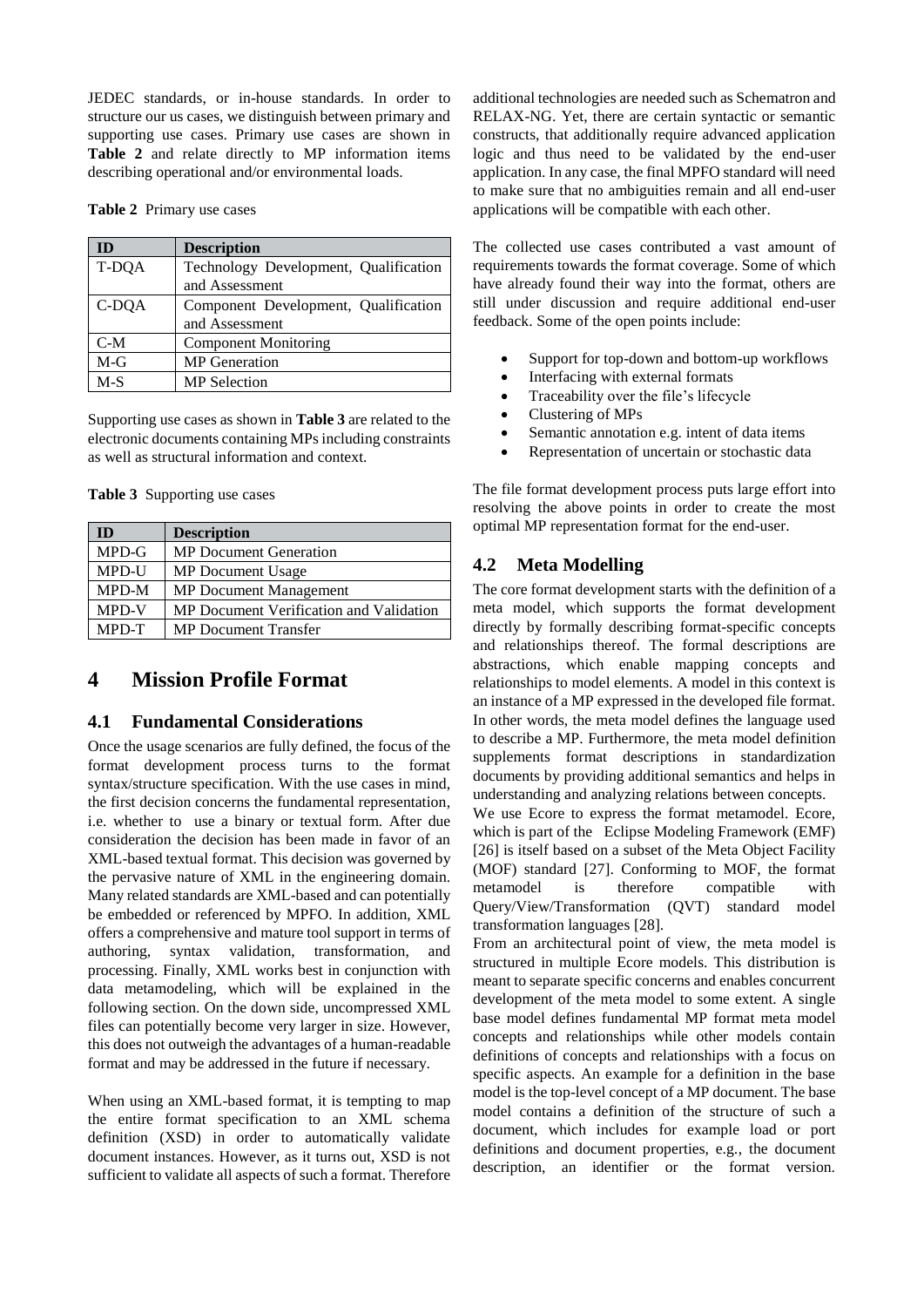Furthermore, aspect-specific models re-use concepts defined in the base model through inheritance.

Finally, the meta model is converted into the final XML schema description, which then will be standardized.

#### **4.3 Example**

In order to provide a better understanding of the technical implementation, **Listing 1** partially shows an example scenario definition expressed in the targeted XML format.

**Listing 1** Excerpt of a usage scenario defined in a XMLbased mission profile format. The full listing is available in reference [\[1\].](#page-5-0)

```
<PortDefinition>
\overline{1}\overline{2}< Ports>
\overline{\mathbf{a}}<Port_id="ID_Port_N1"_name="N1"
          shortDescription="Electrical device instance<br>terminal N1" type="inout"/>
       < 1 -\overline{4}s
     </PortDefinition>
\epsilon<LoadDefinition>
       <Loads
\mathbf{a}\epsilonLoad id="ID Load Env 0"
          shortDescription="Environment temperature T1
          = 298 K for 55 h"
G
           <LoadQuantity id="ID.QLoad.Env.0"
            swmbo1="T1"10<SymbolicFunction>
112 - 1 = 112</LoadDefinition>
13<ActionDefinition>
14Actions
         <Action id="ID.Action.0"
15shortDescription="Operating phase 1:
          Resistor operation at 298 K for 55 h">
16<Assignments>
17<Assignment
               id="ID.Action.0.Assignment.N1">
18<PortRefs>
                  <PortRef ref="ID.Port.N1"/>
1920
                </PortRefs>
21\triangleDadRefs
22<LoadRef ref="ID.Load.O"/>
22<LoadRef ref="ID.Load.Env.0"/>
24</T.nadDafe>
25
              </Assignment>
261 -</ActionDefinition>
2728<ActivityDefinition>
29
       < 1 -30
     </ActivityDefinition>
31<ScenarioDefinition>
32<Scenarios>
         <Scenario id="ID.Scenario.O">
33
34
            <ActivityFlowSetRefs
              <ActivityFlowSetRef
35
               ref="ID.Activity.FlowSet.0"/>
           </ActivityFlowSetRefs>
36\le/Scenario>
3738
       </Scenarios>
       <Application id="ID.Scenario.Application">
39
          ..<br><ScenarioRefs>
40
           <ScenarioRef ref="ID.Scenario.0"/>
41
         </ScenarioRefs>
42
43
       </Application>
     </ScenarioDefinition>
44
```
In general, a XML document consist of nested elements. Each element begins with a start tag in angled brackets, where its name is directly located after the opening bracket (e.g., element PortDefinition on line 1 in **Listing 1**). The corresponding end tag is a sole angled bracket containing a single slash ("/") character followed by the elements name

(e.g., PortDefinition ends on line 5). An optional variant is a so-called self-closing tag for elements without content, denoted by a slash at the end of the start tag (e.g., the PortRef element on line 19 is a self-closing element). An element can have attributes (specified within the element's start tag) and arbitrarily nested children elements between start and end tag.

The Application element on lines 39 to 43 describe the actual application of the usage scenario, which requires the definition of several additional aspects of a mission profile, beforehand. Therefore, at the top of the listing the port definitions are defined. An example is the "inout" Port "N1" defined on line 3 with an ID for referencing it.

Lines 6 to 12 provide load definitions required for the mission profile scenarios defined later. Loads can be simple scalar quantities, such as a fixed voltage as well as complex mathematical constructs like sophisticated functions. Therefore, the MP file format builds on flexible mathematical core concepts (cf. [\[1\]\)](#page-5-0).

Actions assign loads to ports by referencing the corresponding definitions (lines 13 to 27). These actions are then used to define Activities, which themselves can be finally applied to different Scenarios, like the one defined from line 33 to 37 an being used in the aforementioned application.

Due to the lack of space in a single paper, it is not possible to present all details of the MP file format in a single example here. The reader is encouraged to explore [\[1\]](#page-5-0) and to follow up on future publications of our development group.

# **5 Summary and Outlook**

While appropriately sized design margins used to guarantee the robustness of vehicles in the past, today's growing number and complexity of electro-mechanical parts require the engineers to work much closer to the verge of the parts' specifications. In modern vehicles, highly interdependent mission profiles need to be considered that are caused by distributed architectures, time-dependent self-heating, dynamic power-gating, or system reconfigurability. Moreover, much of this information may be distributed at different places along the supply chain. As an example, the mounting location of an ECU is precisely known by the OEM, whereas its internal power distribution is only known by the supplier. However, both need to be known at the same time during the development process. The bidirectional, secure, consistent, and semantically unambiguous data exchange of mission profile information between all partners along the automotive supply chain therefore becomes an essential element to maintain the required quality and reliability of components and systems in future vehicle generations.

Within the German standardization project ELDA-M[P \[2\],](#page-5-1) 11 industrial and academic partners from the entire supply chain work together on the standardization of the file format MPFO [\[1\]](#page-5-0) that allows to exchange this kind of mission profile information between all partner of the automotive value chain.